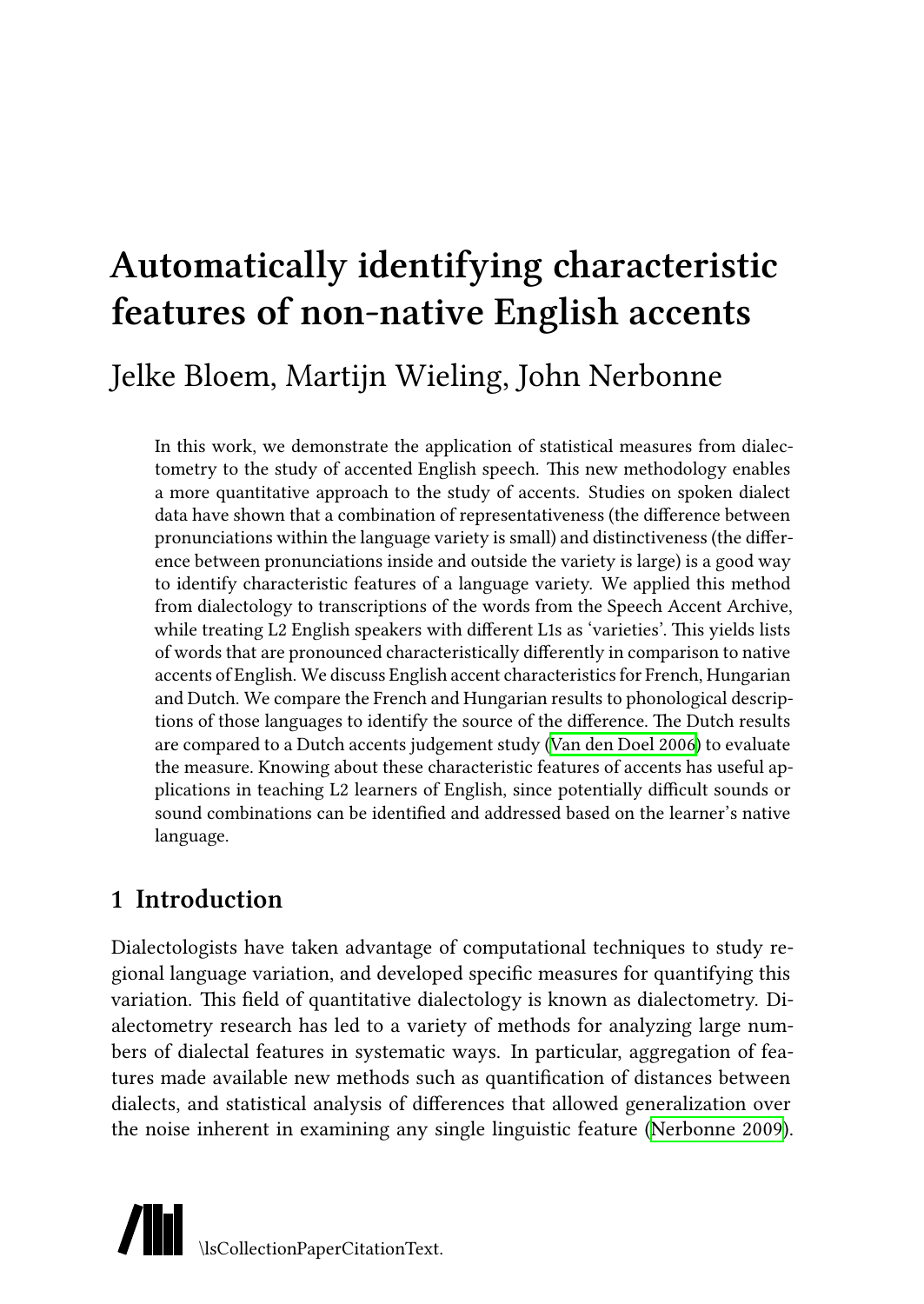However, dialectologists are still interested in examining single features as well. Typical characteristics of dialects, known as 'shibboleths', are quite salient and frequently discussed among both dialectologists and laymen. Prokić, Çöltekin & Nerbonne (2012) show that quantitative methods can provide insight into this phenomenon as well. They identify the most characteristic words for various Dutch dialects, providing statistical evidence due to the aggregation of data.

The methods that have been developed in dialectometry have not been widely applied to other domains of linguistics, but there are clea[r generaliza](#page-16-0)ti[ons that](#page-16-1) [can be made. An](#page-16-1)y time a set of language variants is studied, where the languages differ in a quantifiable way, dialectometry methods ca[n potentiall](#page-16-2)y be applied. This is certainly the case in second language acquisition, where different language backgrounds lead to a lot of variety among learners. In the acquisition of a particular second language such as English, native Mandarin speakers will produce a different English than native German speakers. These kinds of differences can be studied with dialectometric methods.

In particular, researchers working on accent studies (i.e. Wells (1982); Waniek-Klimczak (2008)) could benefit from the use of these methods. It has long been noted that foreign accents can be perc[eived negatively \(R](#page-15-1)yan 1983). As a consequence, pronunciation training is a part of second language teaching, in which the goal is to make the students' accents more native-like. Since it is quite difficult to achieve native-like proficiency in second language learning, it has long been acknowledged that learners do not need to learn ho[w to speak perfectly](#page-15-0), but that intelligibility is sufficient:

The learner (…) would have presented to him certain carefully chosen features on which to concentrate, the rest of his pronunciation being left to no more than a general supervision (Abercrombie 1956: 93).

This suggestion has later been developed into the ide[a of a hierarch](#page-16-3)y of errors, i.e. pronunciation problems that require the most attention in pronunciation training. A summary of research i[n this direction](#page-15-2) is provided by Van den Doel (2006: 7-15). He notes that such hierarchies "have been formulated partly on the basis of experimental research, but mainly as a result of impressionistic observational procedures". Obviously, they are also language-specific.

We are not aware of many studies that discuss error hierarchies of phonological errors, or characteristic feature rankings. One example of the use of error hierarchies in a more general sense can be found in Rifkin (1995). This analysis does not go to the level of phonological features, rather discussing grammatical errors and intonation errors. Gynan (1985) discusses phonological features and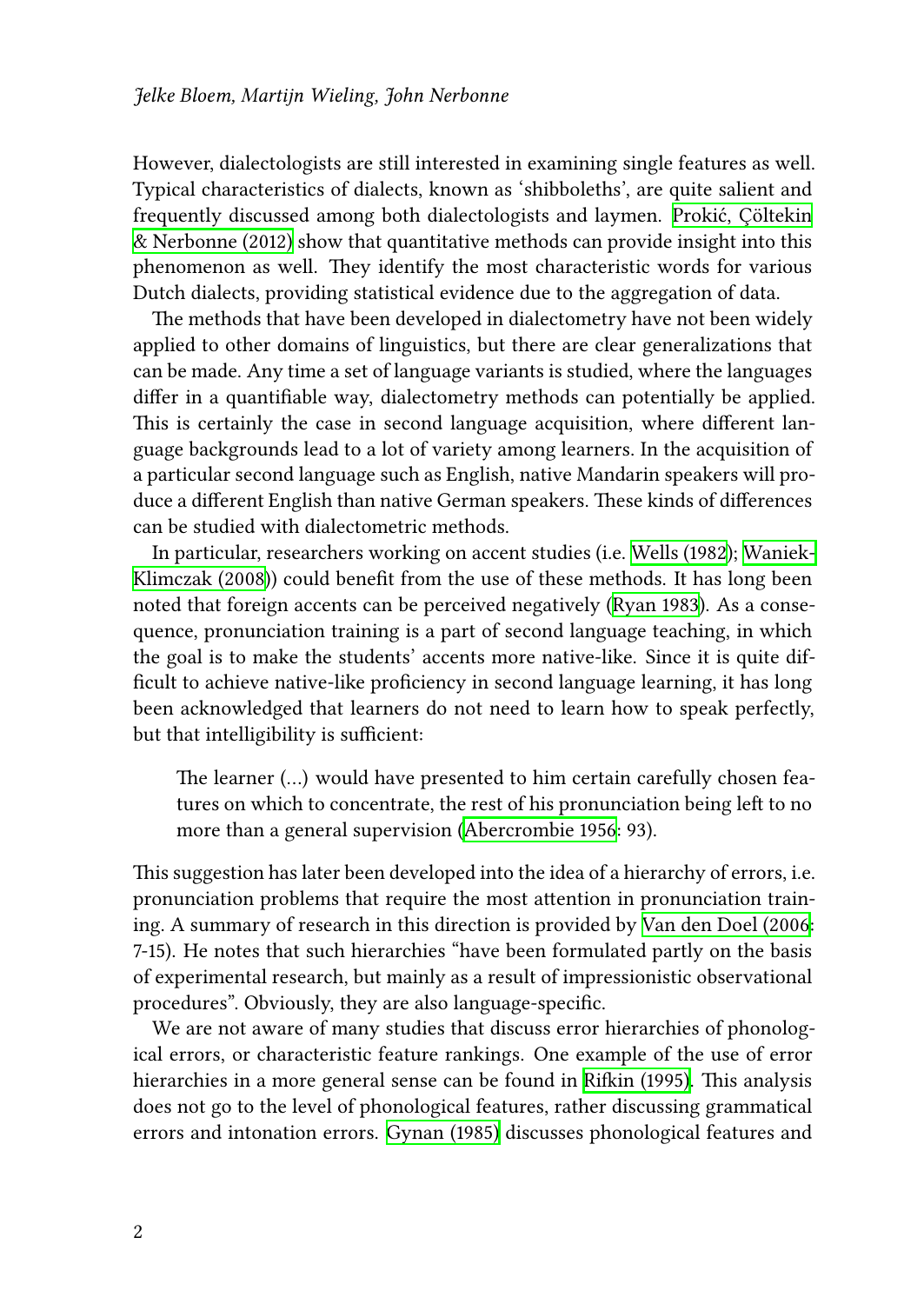places them in an error hierarchy, but only on a general level. Based on data from Spanish learners of English and U.S. bilingual native speakers of English, he notes that comprehensibility of accents is related more to phonological than to morphosyntactic characteristics, but problems with morphosyntax are more salient to native speakers.

There are also studies that discuss characteristic pronunciation errors in English by speakers of a specific language. Gao (2005) studied a Chinese L2 student of English in a longitudinal study over 12 weeks, analyzing the errors and determining whether they arose from first-language interference or from being in an early stage of language acquisition. Potential errors were identified from earlier work on Chinese accents, a methodology that is strongly biased against the discovery of less st[ereotypical errors. The study fi](#page-15-4)nds that most errors arise from Chinese interference, though this may be partly due to the bias towards typical Chinese errors. [The article also note](#page-15-0)s the need for research that studies a wider range of speakers.

Another line of work that assumes strong interference effects and makes comparisons to native speaker phonology is automatic accent classification. These methods are often also based on the assumption that the non-native speaker replaces unfamiliar sounds in the second language with sounds from their native language, i.e. by Angkititrakul & Hansen (2006).

[One error hierarchy that e](#page-16-4)xplicitly includes phonological errors can be found in the thesis of Van den Doel (2006). He carried out a large study where native English speakers were asked to detect and evaluate Dutch pronunciation errors, to provide more empirical evidence for attitudes t[owards specific p](#page-16-5)ronunciation errors for this combination of languages. We will compare this error severity hierarchy approach with our characteristic feature ranking approach, and show that this measure of severity is not the same as measuring characteristic features by comparing results of the two approaches.

Schaden & Jekosch (2006) discuss an interesting data set that has applications in identifying characteristic pronunciation errors: the CrossTown corpus, which contains transcriptions of speakers of several European languages pronouncing place names from other European countries. In Schaden (2004), a rule-based system for accent generation was created from this data set. Rules that encode typical pronunciation errors by speakers of one language in another language were derived manually in this study. Automatic identification of these errors would probably be possible from this data set, but does not appear to have been attempted.

Automatic identification of characteristic features of accents may provide addi-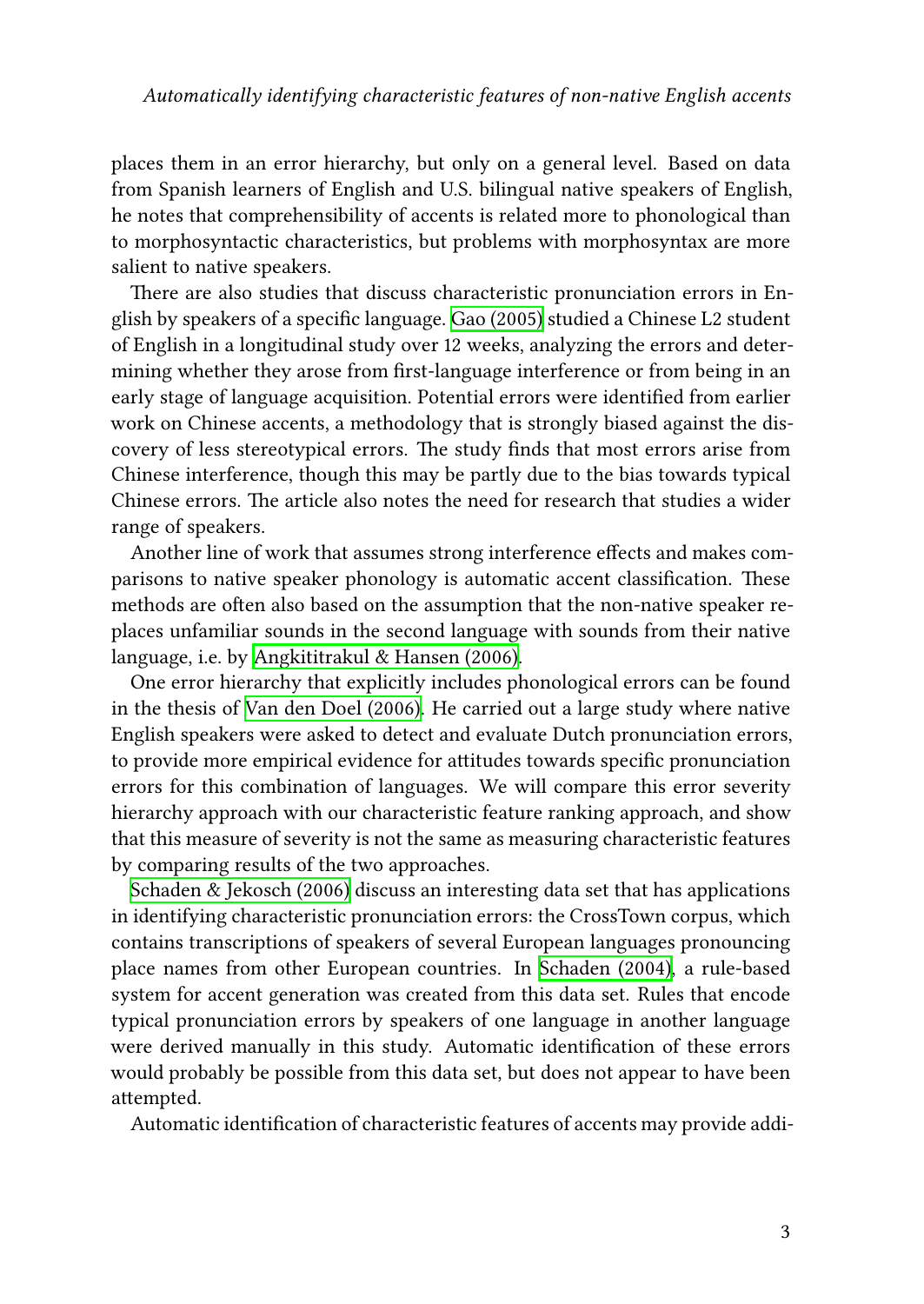tional empirical evidence for pronunciation difficulties. Since by definition native speakers rarely produce these features, they are likely to stand out. We propose that Prokić, Çöltekin & Nerbonne (2012)'s method for detecting characteristics of dialects can be used for detecting characteristics of accents. Based on transcriptions of accented English speech from the Speech Accent Archive (SAA) (Weinberger & Kunath 2011), we demonstrate how such characteristic features of accents can be identified. We quantify the most distinctive deviations from the standard English pronunciation for several languages of which native speakers are included in the archive. Note, however, that the method can be used for any language of which transcriptions from native speakers are available. We [then compare the segments](#page-16-7) we identify to phonological features from published literature that are said to be typical of the English accent of that language.

To illustrate the method, we discuss the results for three languages: French, Hungarian and Dutch. First, however, we will explain the measure we use to determine the characteristic features.

# **2 Measure**

Wieling & Nerbonne (2011) proposed [two measures to identify ch](#page-15-5)aracteristic features of dialects. The first measure is representativeness, which they defined as how frequently the feature occurred within the dialect area. A high representativeness indicates that the [differences between pronunciations](#page-16-8) within the dialect area are small. The second measure is DISTINCTIVENESS which they defined as how characteristic the feature is for the dialect. A high distinctiveness indicates th[at the differences between pronuncia](#page-16-9)tions within and outside the dialect area are large.

These mea[sures are comparable to](#page-16-7) Labov, Ash & Boberg (20[06: p.43\)'s isogloss](#page-16-9) [measures:](#page-16-9) representativenessis identical to their measure of homogeneity, and distinctivenessis similar but not identical to their consistency measure. The differences are discussed by Wieling, Upton & Thompson (2014). Furthermore, the representativeness measure is similar to recall and distinctiveness to precision, as used in information retrieval.

Prokić, Çöltekin & Nerbonne (2012) showed that even a single dialect word can be used to characterize a dialect area using these measures. The measures proposed by Wieling & Nerbonne (2011) were generalized by Prokić, Çöltekin & Nerbonne (2012) in order to apply them (numerically) to the word level, rather than at the level of the individual features. Given that we are interested in the word level, we follow Prokic et al.'s definition. A further advantage of focusing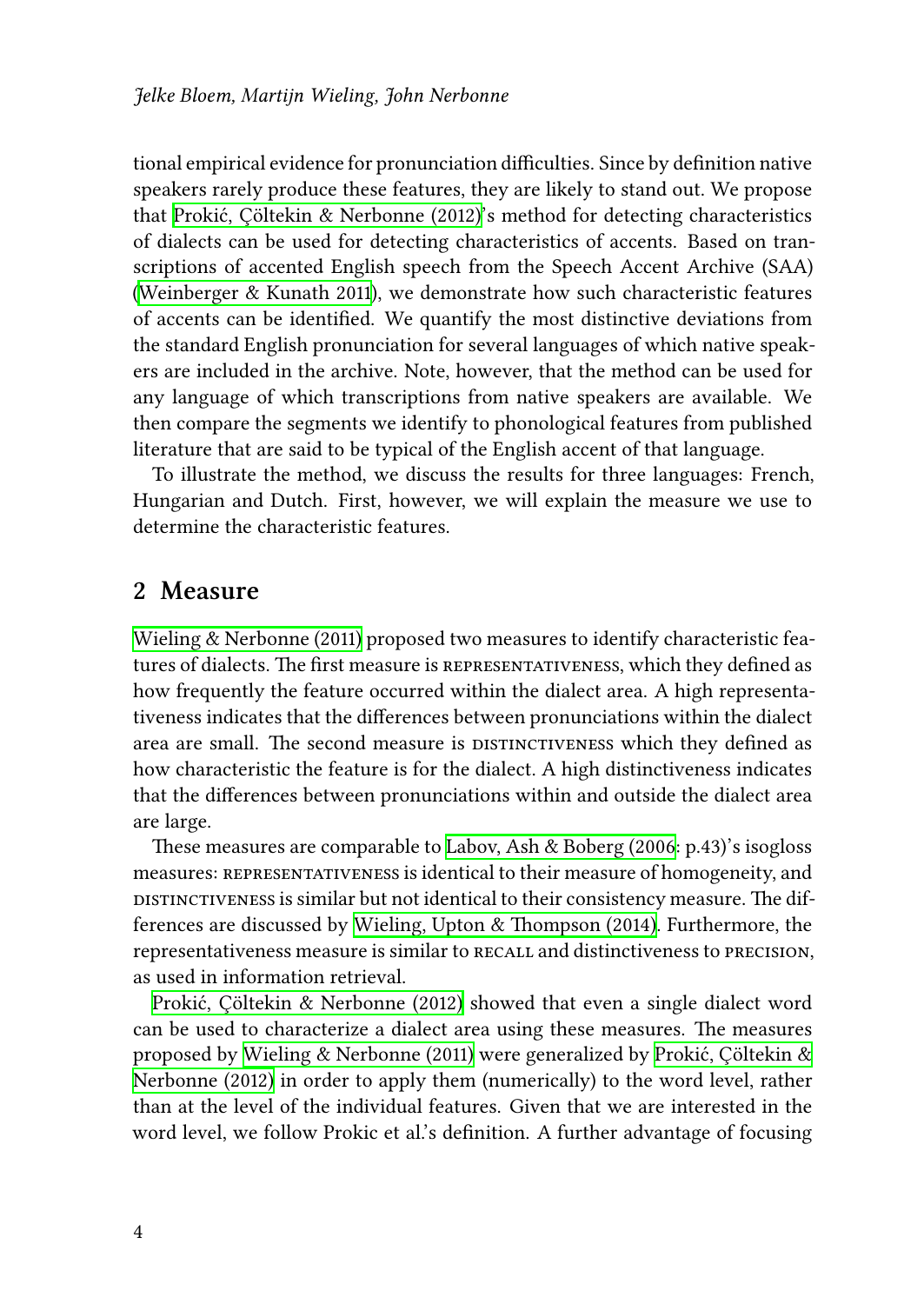on the word level is that phonetic context is taken into account. Non-native speakers are likely to use phonological rules from their native language, which may depend on context.

Prokić, Çöltekin & Nerbonne (2012) define the measures from a dialectological perspective in terms of sites and groups  $-$  a site is a location where a dialect sample is observed, and a group is a dialect area. Since we are working with accent data, instead we will use the terms speakers and languages — a speaker is one person included in the Speech Accent Archive, and a language is a group of speakers with the same native language.

A very representative feature shows little variation among the English accents of native speakers of one language, and a very distinctive feature shows a large difference between those speakers and native speakers of English. More formally, we assume a native language *l*, consisting of *|l|* speaker samples, among a larger group of languages *G* consisting of *|G|* speaker samples. *G* includes the speakers *s* that speak *l* as well as the *s* speaking other languages. In this work, we limit *G* to only include native speakers of the language of interest *l* and of English, since we would like to see what features are characteristic compared to native English. However, including more languages in *G* is possible too.

We also assume a measure of between-speaker difference *d*, with respect to a given feature *f*. For representativeness, we then calculate a mean difference  $\overline{d}$ with respect to *f* within the language under investigation:

$$
\bar{d}_f^{\bar{l}} = \frac{2}{|l|^2 - |l|} \sum_{s, s' \in l} d_f(s, s')
$$

To quantify distinctiveness, we calculate a mean difference  $\bar{d}$  with respect to  $f$ from the speech of native English speakers:

$$
\bar{d_f}^{-l} = \frac{1}{|l|(|G|-|l|)} \sum_{s \in l, s' \notin l} d_f(s, s')
$$

Characteristic features are considered to be those where the difference between  $\bar{d_f^{-l}}$  and  $\bar{d_f^{l}}$  is relatively large. Following Prokić, Çöltekin & Nerbonne (2012), we normalize these measures by calculating the difference between their z-scores rather than just the raw difference:

$$
\frac{\bar{d_f^{-l}}-\bar{d_f}}{sd(d_f)}-\frac{\bar{d_f^l}-\bar{d_f}}{sd(d_f)}
$$

This normalizes the difference scores for each feature separately.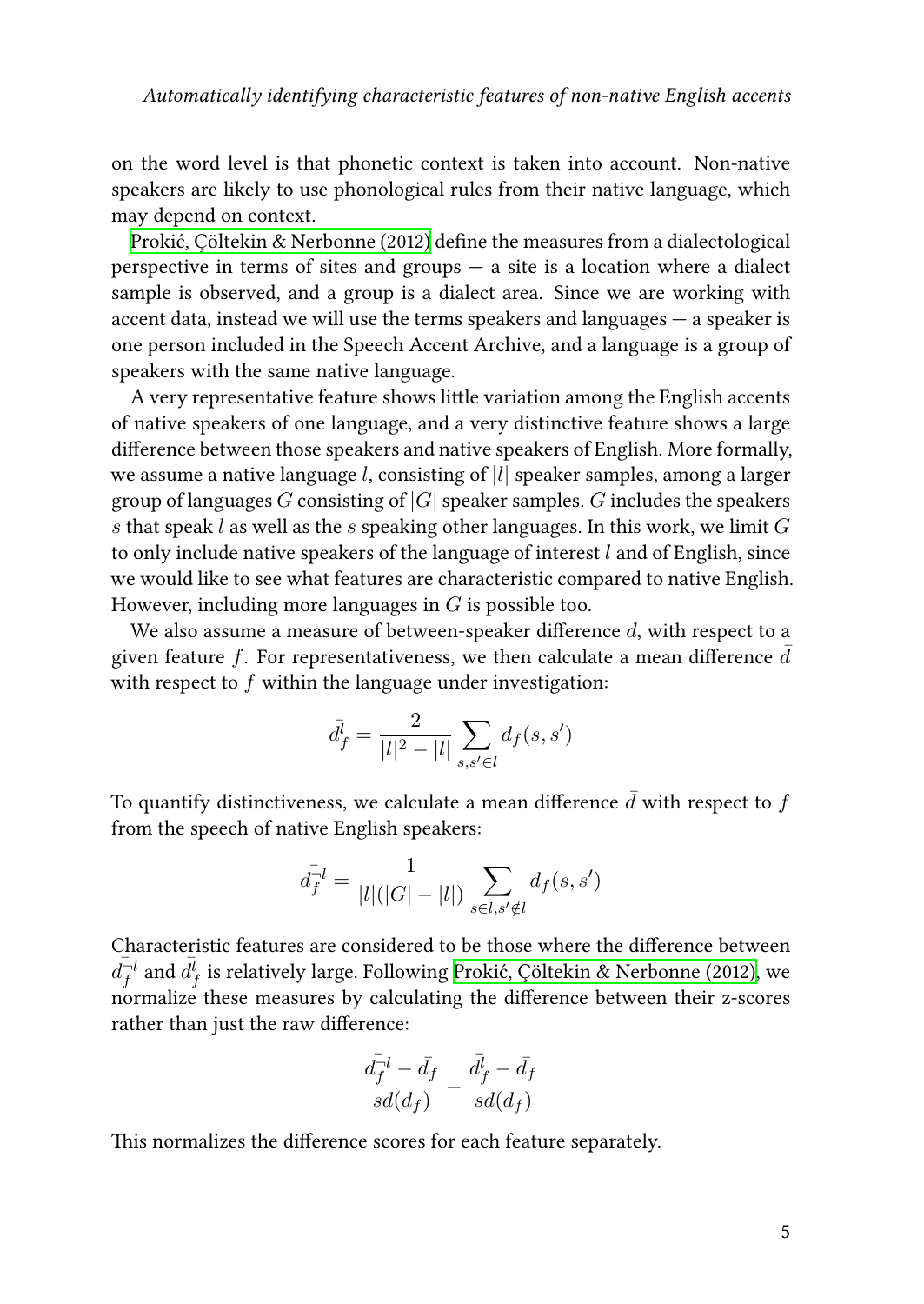This measure is imple[mented in the publicly](#page-15-6) available Gabmap web application for dialectology (Nerbonne et al. 2011), [and this is the imple](#page-16-10)mentation we used to conduct this research. In this application, languages *l* are represented as clusters of *|l|* speaker samples. We manually defined these clusters using the native language metadata from the Speech Accent Archive, not applying any of the automatic clustering techniques available in Gabmap to avoid errors.

As for the measure of between-speaker difference *d*, we used the Gabmap function for finding the aggregated Levenshtein distance between two speakers' transcriptions, described by Nerbonne et al. (2011). This dialectometric method has also been applied to accent studies before. Wieling et al. (2014) found a correlation of *r* = *−*0*.*81 between human native-likeness judgments and the Levenshtein distance between native and non-native English speech.

We have applied this measure to transcriptions of the words from the Speech Accent Archive, each time comparing speakers of one particular language to native English speakers. After applying the formula above to the pronunciation distances, we identify lists of words that are characteristically pronounced differently by the non-native speakers, in comparison to native accents of English. To verify the measure and obtain more detail, we examined the top of these lists more closely. For th[e top five words, we looked](#page-16-6) at the most frequently occurring transcribed forms of the word in language *l* to see if they are indeed different from native English spe[ech and if these differ](http://accent.gmu.edu)ences might be called characteristic.

# **3 Material**

Our transcriptions are a subset of transcriptions extracted from the Speech Accent Archive (SAA) (Weinberger & Kunath 2011). The SAA has grown since then, but we used the older data which has been segmented and manually checked. The SAA is available at http://accent.gmu.edu and contains a large collection of speech samples in English from people with various language backgrounds, including both native and non-native speakers of English. Each speaker reads the same paragraph containing 69 words in English:

*Please call Stella. Ask her to bring these things with her from the store: Six spoons of fresh snow peas, five thick slabs of blue cheese, and maybe a snack for her brother Bob. We also need a small plastic snake and a big toy frog for the kids. She can scoop these things into three red bags, and we will go meet her Wednesday at the train station.*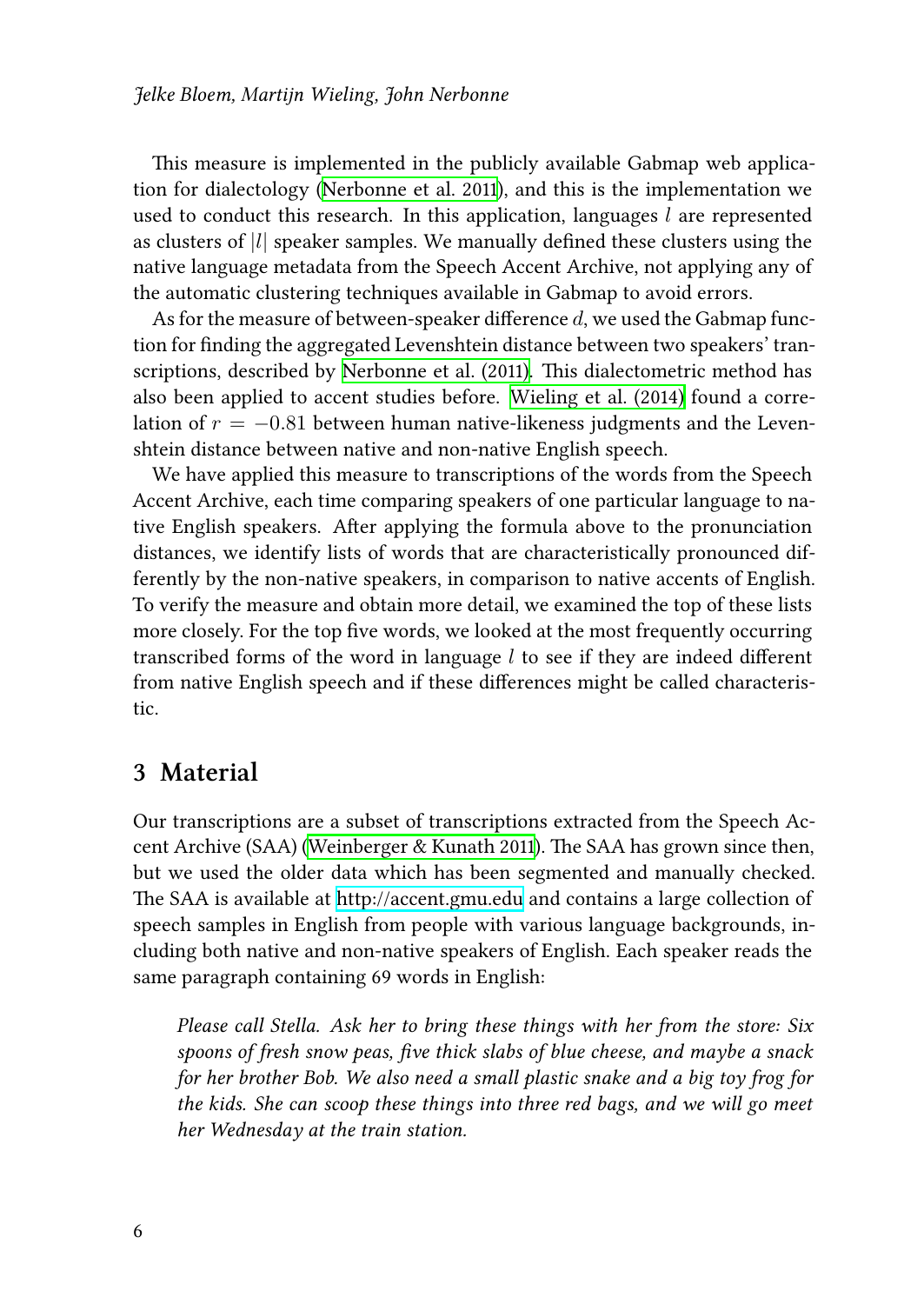Whi[le](#page-6-0) reading out a paragraph may not be the most accurate representation of one's pronunciation ab[il](#page-6-1)ity, this method of elicitation makes sure that there is a set of comparable transcriptions for all speakers. F[urt](#page-6-2)hermore, this paragraph has been designed to include the most common phonemes of English, and should be able t[o s](#page-6-3)erve as a standard for that reason.

<span id="page-6-1"></span><span id="page-6-0"></span>To show how much information these transcriptions contain, we provide some example transcriptions from the SAA below. These are the first lines of the elicitation text, spoken by four speakers with different language backgrounds. Example 1 was spoken by a 42-year-old American male from Pittsburgh (english1 on the website). Example 2 is a female Hungarian speaker who lived in both the UK and the USA for 1.5 years (hungarian1), example 3 is a male Dutch speaker from the Netherlands who only spent one month abroad in the UK (dutch1), and example 4 is a female speaker from France, who spent four months in the USA (french1). More information about the speakers is also available in the archive, but for this study we have not taken any of this metadata into account, except for the native language.

- <span id="page-6-3"></span><span id="page-6-2"></span>(1)  $[p^h]$ ii:z kʰɑlʰ stɛlə æsk  $\sigma$  rə b*i*in ðii:z  $\theta$ inz wɪ $\theta$   $\sigma$  f*i* $\tilde{\Lambda}$ m ðə stɔ*i*] *(English)*
- (2) [plis kol stala æsk hɜ tu brīn dis tīnz wit hər frɔ̃m də stɔr] *(Hungarian)*
- (3) [pliːs kɔl stɛla ask hɜ tu b*ɪ*ĩη ʔðɪs ʔθĩηs wɪθ hɜ f*ɪom d*ə stoɜ] *(Dutch)*
- (4) [pʰliz̥kʰɔl stɛla æsk hɜɹ tu bɹɪŋ zɪs θɪːŋks wɪθ hɜɹ fɹʌ ̃ ̃m də stɒɹ] ̪ *(French)*

Even from these single examples, we can already observe some typical foreign accent characteristics. The English speaker strongly reduces the word *her*, which the non-native speakers seem to be more conservative about. The English and French speakers aspirate their unvoiced plosives at the start of the first two words ( $[p^h]$ ), while the Hungarian and Dutch speakers do not, since their native languages lack aspirated stops. The open back unrounded vowel [ɑ] is not present in standard Dutch or Hungarian, and none of the speakers use it in the example. We observe these speakers replacing it with more closed varieties of the vowel. We also see that not all stereotypical accent characteristics are always present: both the Dutch and French speakers correctly produced dental fricatives in the sequence *things with*, even though these languages do not include dental fricatives and non-native speakers are known to have trouble with this sound. Furthermore, French does not have aspirated stops just like Dutch and Hungarian, yet the French speaker still produced one (as noted above), while the Dutch and Hungarian speakers did not. Some speakers may be better at English pronunciation than others, and have learned to correctly use foreign sounds. We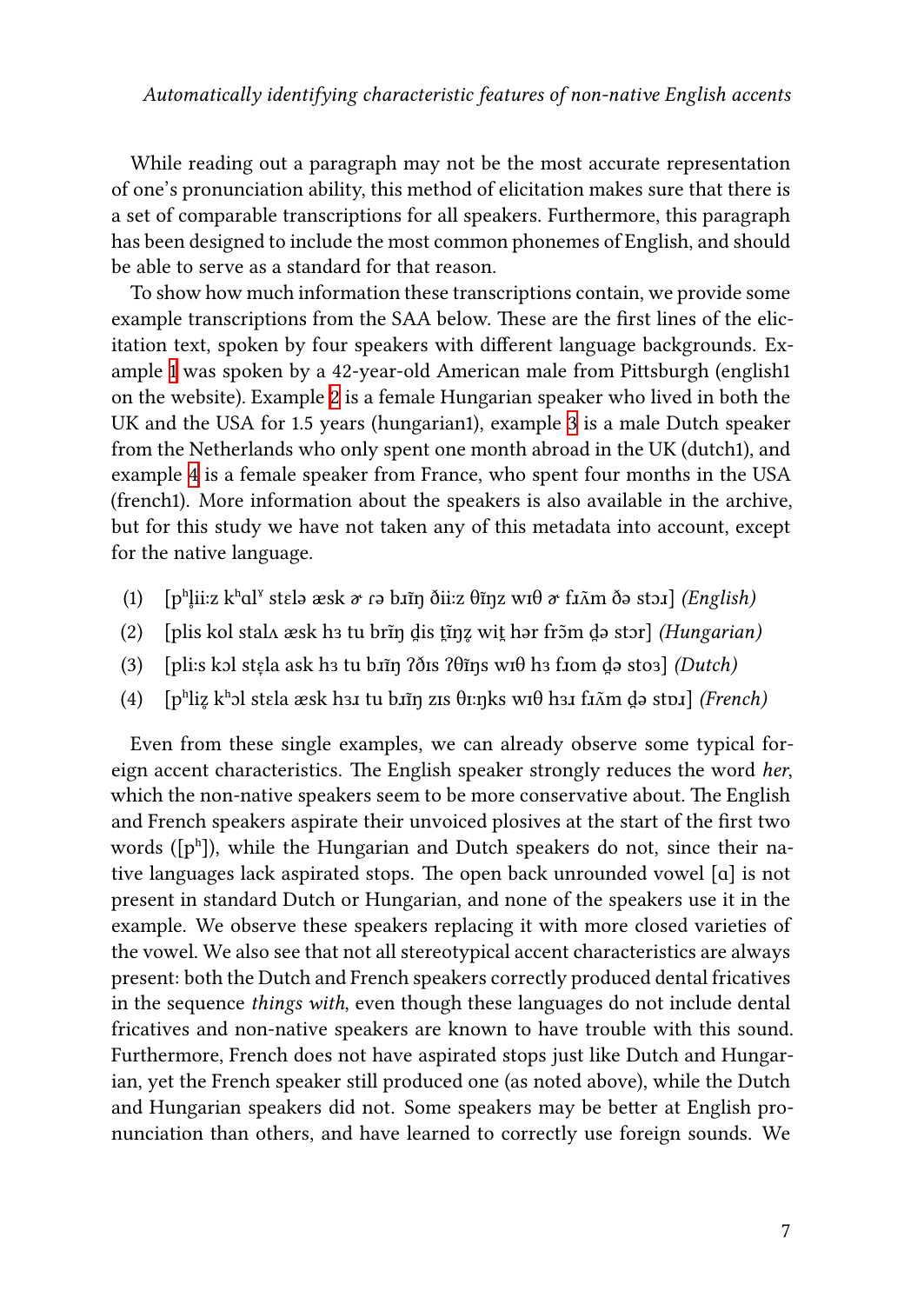do see the French speaker substituting [z] for [ð] in *these*, and she aspirates the /p/ and /k/ in the first two words, which is unusual in French. She also devoices the final consonant of *things*, but not in *please*, showing that we not only find variation among native speakers of the same language, but that we also find it within the speech of a single speaker. We can observe one peculiar phenomenon in the Dutch transcription, the glottal stops before *these* and *things*. No other speakers of Dutch or English show this, and no such phoneme is apparent in the sound file, so it appears to be a transcription error. For these and other reasons, it is insufficient to examine the speech of a single speaker in discussing 'characteristic' accents. By aggregating, our method will provide stronger evidence of the characteristic features of accented speech.

# **4 Results**

In this section, we will discuss the results of applying our method to French, Hungarian and Dutch accents. We limit ourselves to showing the top five most characteristic words according to the method, and their two most common transcribed forms. We have examined the [F](#page-8-0)rench accents because many samples are available in the archive, Hungarian because it has some unusual phonological phenomena that span word boundaries and may be hard to detect, and Dutch, because we can compare our measure to the empirically established pronunciation error hierarchy of Van den Doel (2006).

## **4.1 French**

There are 34 speakers of French in the data set, providing us with a large sample of different forms of the words. Table 1 shows the five most characteristic words of the French speakers, ranked by their difference score (see previous section). This is calculated over all of the tokens in the elicitation paragraph. For words that occur multiple times in the paragraph, we will refer to their tokens with an index, i.e. *the* [2] for the second instance of the word 'the' in the text. For each word, we also list the two most frequent forms used by French speakers, and the two most frequent forms used by native English speakers. If one form is used overwhelmingly more often than the other ones, we only list one. Behind each form, we list their frequency of occurrence in the following format: (French usage ratio : native usage ratio). For instance, for the first ranked item *to*, we can see that 20 out of 34 French speakers used the form [tu], while 11 out of 181 native English speakers used this form. It is highly characteristic of French.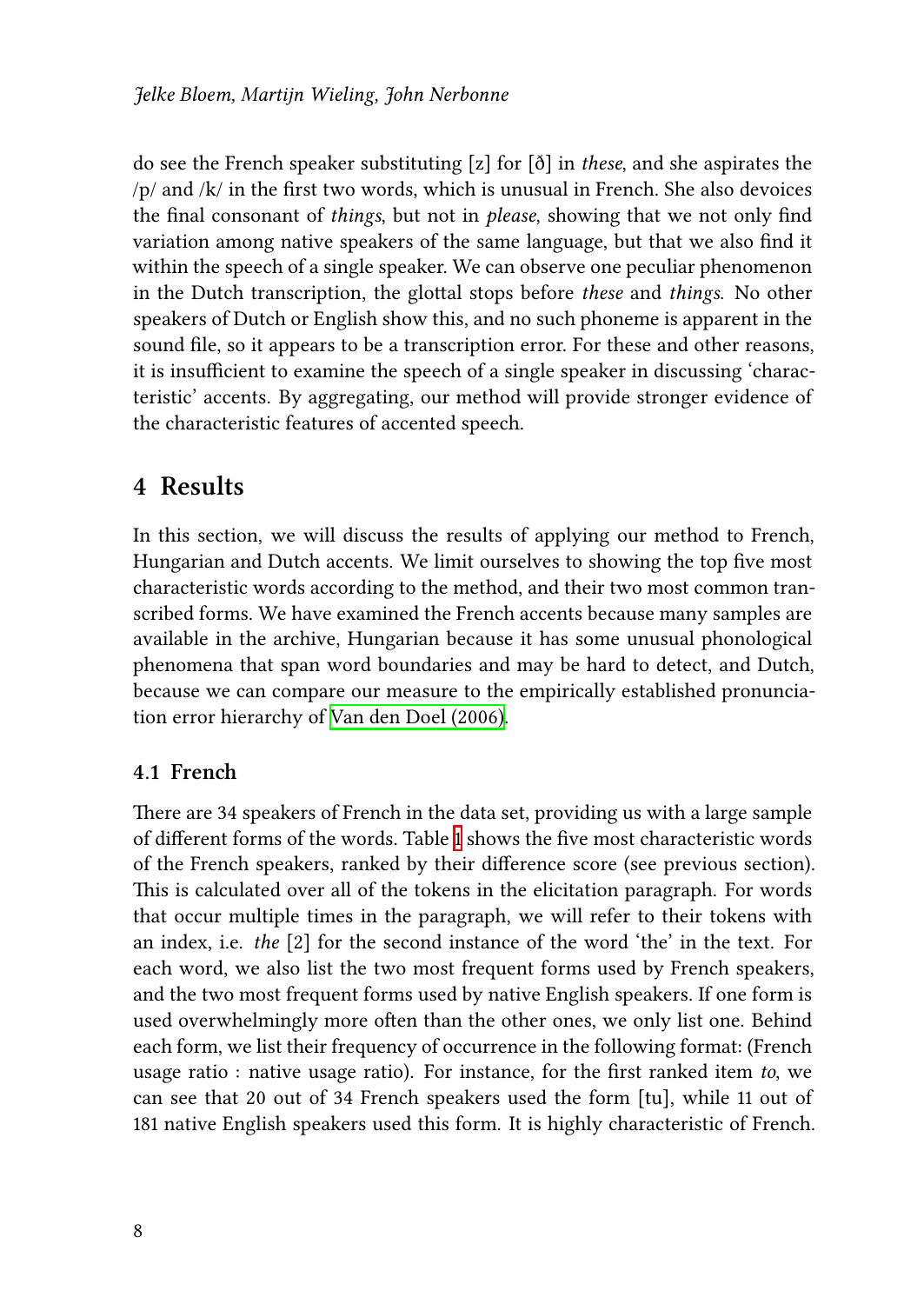| Rank | Word  | Score | Characteristic<br>forms                           | <b>Native</b><br>forms                                                                  |
|------|-------|-------|---------------------------------------------------|-----------------------------------------------------------------------------------------|
|      | to    | 1.26  | tu $(20/34:11/181)$<br>$t\ddot{u}$ (5/34 : 8/181) | rə $(0/34:112/181)$                                                                     |
| 2    | into  | 1.05  | ĩntu (21/34 : 25/181)<br>intu(4/34:0/181)         | $\text{into} (1/34:56/181)$<br>$\text{Im} \mathfrak{c}_9(0/34:29/181)$                  |
|      | call  | 0.88  | kol (14/34 : 12/181)<br>ko: $1(3/34:0/181)$       | $k^{\text{h}}$ al <sup>y</sup> (0/34 : 48/181)<br>$k^h$ ol <sup>y</sup> (1/34 : 13/181) |
| 4    | small | 0.78  | smol (22/34:33/181)<br>smol $(4/34:1/181)$        | smal <sup><math>\frac{1}{2}</math></sup> (1/34 : 59/181)<br>smol (22/34:33/181)         |
| 5    | can   | 0.50  | kæn (13/34:3/181)<br>kæn $(4/34:0/181)$           | $k\tilde{a}n(1/34:82/181)$<br>$k^h$ ən $(0/34:23/181)$                                  |

<span id="page-8-0"></span>Table 1: Characteristic words of French native speakers

Native English speakers generally use the weakened form [ɾə], while the French speakers do not.

In French, unstressed vowels tend to be pronounced, and French speakers would be unlikely to produce the form  $\lceil r \rceil$  anyway. The  $\lceil r \rceil$  does exist in French, but it is phonetically realized only under special circumstances. A word-final schwa is usually elided, and only pronounced when the next word starts with a consonant. However, in the orthogr[aphy this sou](#page-16-11)nd always appears as an *e*. A similar effect can be observed for *into* (ranked 2nd). English speakers use the form  $[$ intə $]$  used 56 times, as well as other forms ending in  $[$ ə $]$ , which are only used by one of the French speakers. The French language does not have vowel reduction to [ə] in word-final position, so it makes sense that French speakers would deviate from standard English here.

For the word *call* (rank 3), we mainly observe the use of [ɔ] as the vowel, while the majority of the native speakers uses [ɑ]. In French, the vowel [ɑ] is used, but it is in the process of merging with [a] (Walker 2001: pp. 60-62). Perhaps for this reason, the French native speakers use [ɔ] in their English. The [ɔ] pronunciation can be observed in the speech of some native speakers as well. British Received Pronunciation (RP) speakers would use [ɔ] here, and this dialect is prestigious. Furthermore, the same difference can be observed in the Dutch and Hungarian data, though not as strongly. It may be the case that [ɔ] is taught to second language learners of English in this context, explaining the effect. The same phenomenon occurs in *small* (rank 4), where there are even some instances of [o] in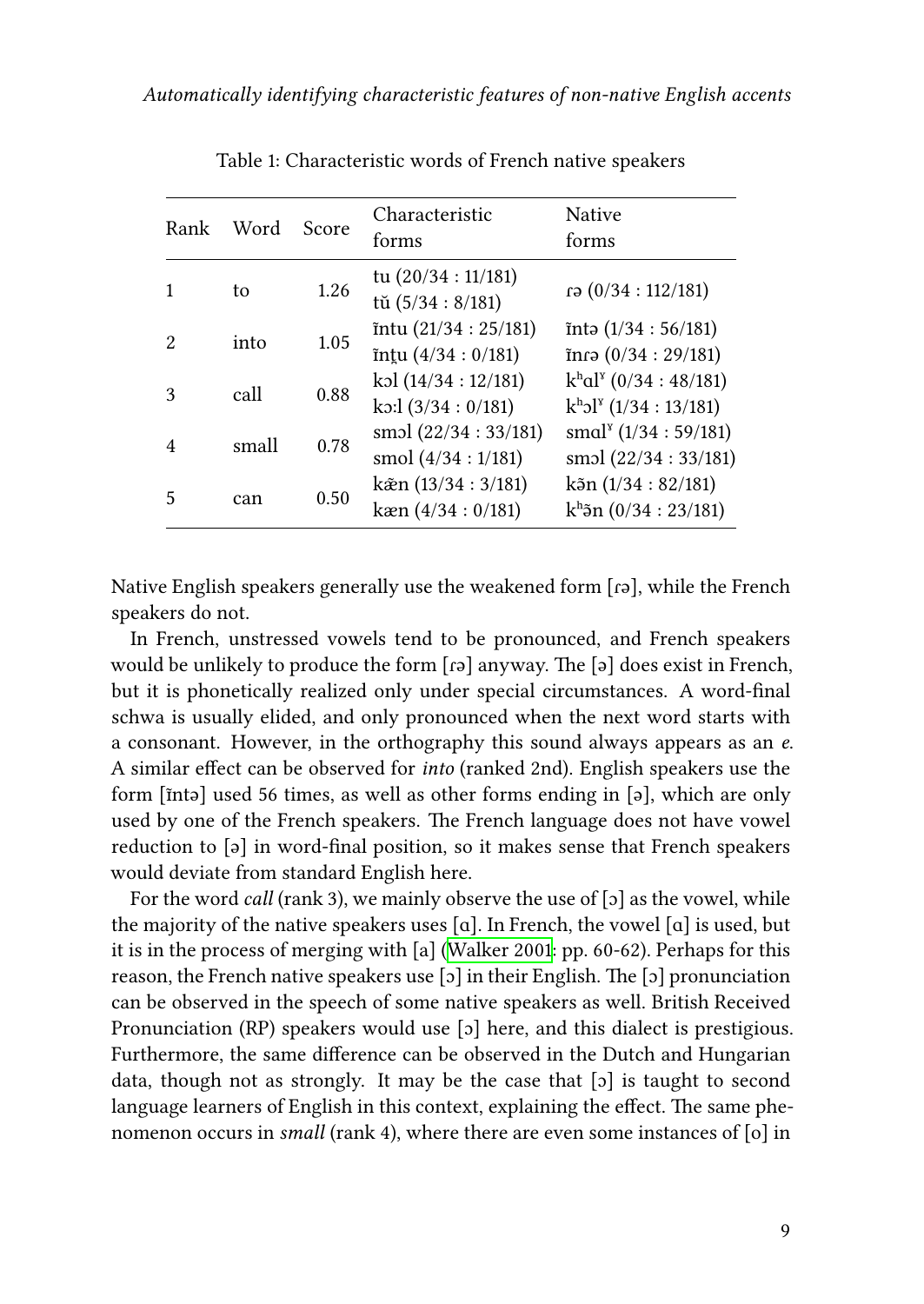the French-accented speech.

To continue, we can see that French native speakers do not aspirate the initial consonants of *call* or *can* (5th), for there are no aspirated consonants in Standard French (Walker 1984: p. 35). In the fifth word, *can*, we can also observe the usage of  $[\tilde{\mathcal{X}}]$  or  $[\mathcal{X}]$  instead of  $[\mathfrak{z}]$  by the French speakers.  $[\mathcal{X}]$  is not a phoneme of standard French (Walker 2001), however, it is the vowel used in the full American English form of *can*. It is likely that the speakers have mostly acquired this English sound, but have not or not yet learned to reduce it, as the native speakers do.

Some properties of accents are considered to be effects of being in an early stage of learning regardless of the native language. However, it appears that many of the characteristic differences we found in French accents can be traced back to the phonology of Standard French.

## **4.2 Hungarian**

| Rank           | Word      | Score | Characteristic<br>forms                       | <b>Native</b><br>forms                                     |
|----------------|-----------|-------|-----------------------------------------------|------------------------------------------------------------|
| $\mathbf{1}$   | these [1] | 2.06  | dis (5/7:3/181)<br>$\text{diz}$ (2/7 : 0/181) | $\delta$ i:z (0/7 : 35/181)<br>$\delta$ iz (0/7:19/181)    |
| 2              | please    | 1.70  | plis $(4/7:1/181)$<br>phlis $(2/7:5/181)$     | $p^h$ li:z (0/7 : 39/181)<br>$p^h$ li: $\zeta(0/7:31/181)$ |
| 3              | big       | 1.69  | bik $(5/7:0/181)$<br>bik $(1/7:1/181)$        | $b \text{rg}(0/7:77/181)$                                  |
| $\overline{4}$ | these [2] | 1.55  | dis $(4/7:1/181)$<br>$\text{diz}(1/7:1/181)$  | $\delta$ iz (0/7:59/181)<br>$\delta$ i:z (0/7:38/181)      |
| 5              | the $[1]$ | 1.52  | $d \circ (6/7:3/181)$<br>də $(1/7:0/181)$     | ðə (0/7:97/181)<br>$p \neq (0/7:64/181)$                   |

Table 2: Characteristic words of Hungarian native speakers

Our discussion of the Hungarian accent data will refer to the English pronunciation teaching guide of Nádasdy (2006), which contains specific information on errors and substitution by Hungarian native speakers of English. Table 2 shows the most characteristic words of the Hungarian speakers. The top-ranked word *these* indeed shows two properties that seem to be typical of Hungarian accents and follow from the phonology of the language.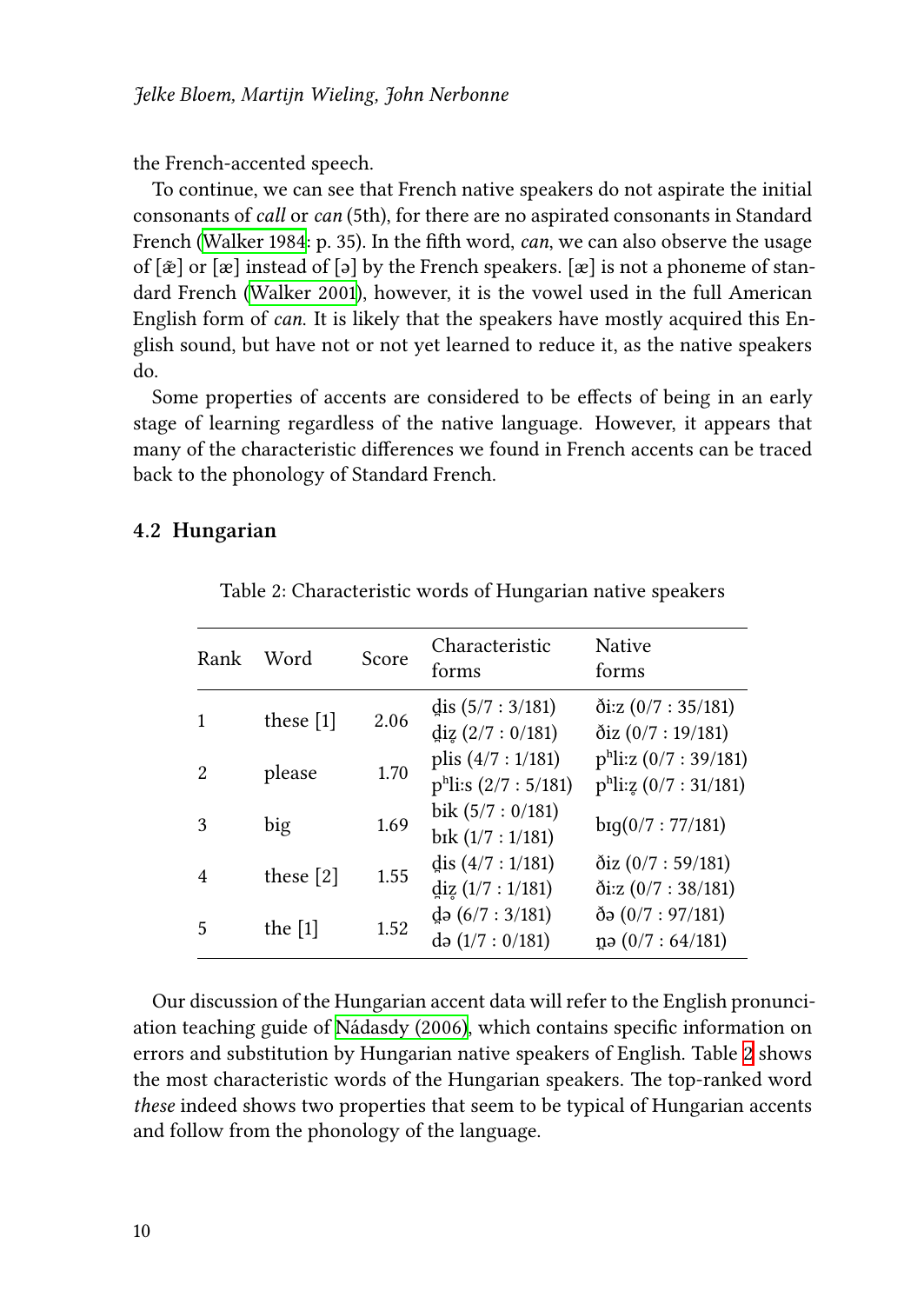First, the dental fricatives [ $\delta$ ] and [ $\theta$ ] do not exist in Hungarian. The language has dental sounds and fricatives, but no dental fricatives, and using dental fricatives is considered to be a speech defect. Hungarian learners of English are said to often perceive these sounds as  $[f]$  and  $[v]$ , but in production, the typical mistake is to replace [θ] with [s] and [ð] with [d] (Nádasdy 2006: p. 71). This is also what we observe in our data: the words *these* (rank 1 and 4) and *the* (rank 5) show  $[\delta]$  being replaced by  $[d]$ . Second, we observe that a majority of the Hungarian speakers devoices the [z] in *these*, something the English speakers do not do. This is likely to be an effect of Hungarian regressive/anticipatory assimilation. When two obstruents in Hungarian are pronounced in sequence, the first one assimilates to the second one  $-$  if the second obstruent is voiceless, the first obstruent will be voiceless too. This can also occur across word boundaries, as long as there is no phonological gap. In the original text, both instances of *these* are followed by the word *things*, which the speakers pronounce with [t̪] (7 times), [t] (1 time) or  $[\theta]$  (6 times), which are all unvoiced obstruent. In Hungarian, regressive assimilation would devoice the [z] of *these* here, and thi[s is also what happ](#page-16-12)ens in their English pronunciation.

The word *big* (rank 3) shows another clear example of regressive devoicing, but with [g] devoicing to [k]. The context in the elicitation paragraph is *big toy frog*, and the Hungarian speakers mostly pronounce [tɔɪ] as the English speakers do, with the only differences being in aspiration of the [t]. Since the [t] is unvoiced, the devoicing of the [g] in *big* is regressive devoicing. The word *please* (rank 2) shows the devoicing before the unvoiced [k] of *call*, but also a difference in aspiration. There are no aspirated stops in Hungarian (Petrova et al. 2006).

When looking at these characteristic features, one might wonder whether speakers always apply final devoicing in English. This is not the case, however. For example, the word-final [d] in the sequence *red bags* is voiced by all Hungarian speakers. These cases are not characteristic of the Hungarian accent, as English also has no strict final devoicing and English speakers use the [d] as well. The score of the word *red* is only -0.48, the fourth lowest, showing less difference between Hungarian and English native speakers than among the Hungarian speakers. This indicates a quite similar pronunciation to native English.

In summary, our data show that regressive devoicing and the lack of dental fricatives are typical of Hungarian English accents compared to native English speakers' accents.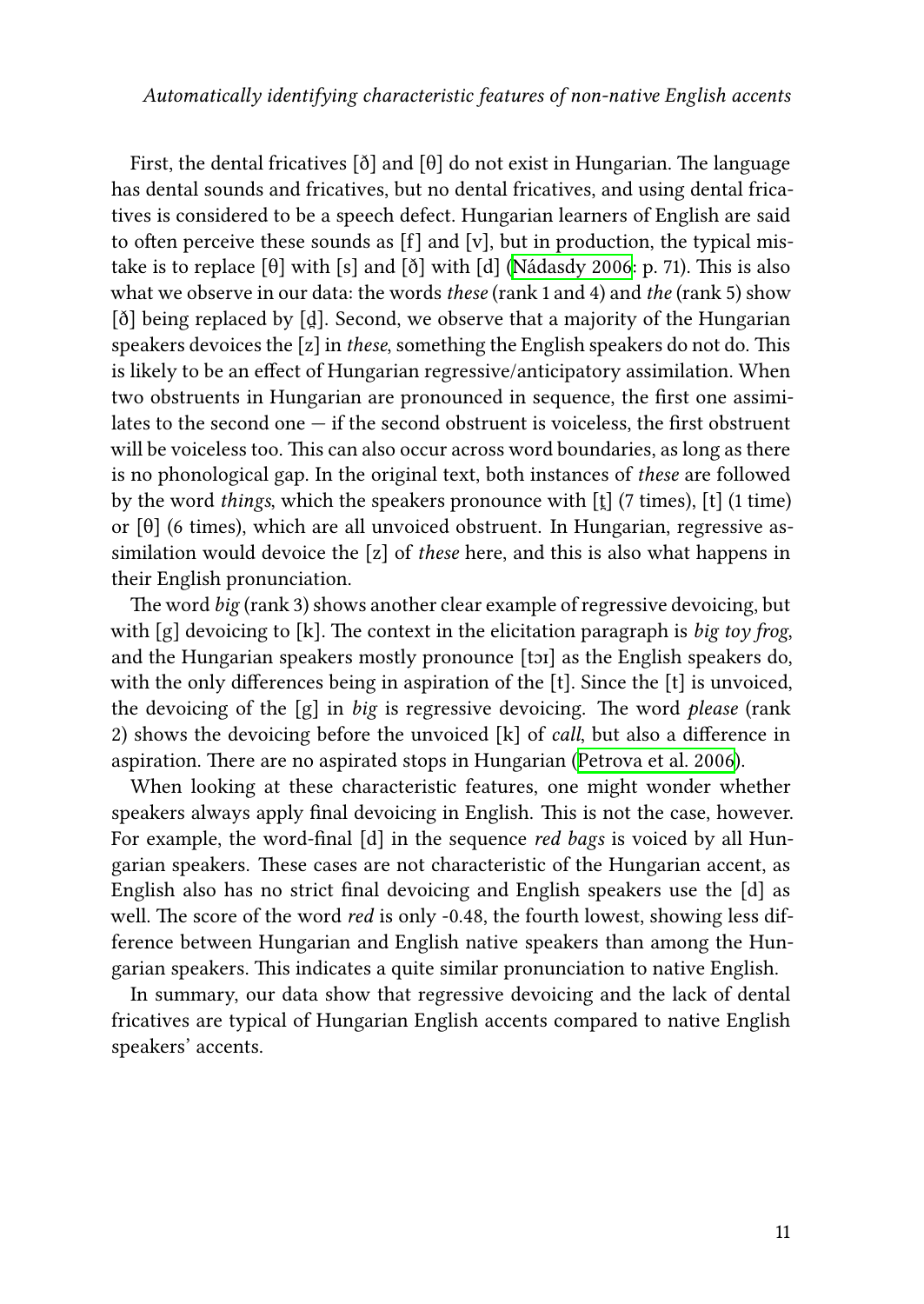<span id="page-11-0"></span>Table 3: Dutch hierarchy of error including only errors of severity *>* 2*.*2, adapted from Van den Doel (2006)

| Severity    | Received Pronunciation                                                                                                                                                                                                                                                                                                        | General American                                                                                                                                                                                                 |
|-------------|-------------------------------------------------------------------------------------------------------------------------------------------------------------------------------------------------------------------------------------------------------------------------------------------------------------------------------|------------------------------------------------------------------------------------------------------------------------------------------------------------------------------------------------------------------|
| >3.5        | Stress errors                                                                                                                                                                                                                                                                                                                 | Stress and stress-related errors<br>Fortis/lenis neutralization<br>Use of uvular-r                                                                                                                               |
| $2.2 - 3.5$ | Stress-related errors<br>Fortis/lenis neutralization<br>Use of uvular-r<br>Some substitutions of $/\theta$ , $\delta$ / by<br>/t.d/<br>Glottalisation of final /d/<br>Epenthetic $\lceil a \rceil$ in /lm/<br>/v $\sim$ w/ confusion<br>Confusion of /x $\sim$ e, $\Lambda \sim$ p, $\sigma$<br>$\sim$ u:/<br>Unaspirated [t] | Most substitutions of $\theta$ , $\delta$ by<br>/t.d/<br>Glottalisation of final /d/<br>Epenthetic $\lceil a \rceil$ in /lm/<br>/v $\sim$ w/ confusion<br>/æ $\sim$ e/ confusion<br>Inappropriate post-vocalic r |

## **[4.3 Dutch](#page-15-0)**

While it is interesting to have quantitative evidence for characteristic features that can be linked to the phonetics of the native language, this does not tell us much about the ranking of the features. How do we know that the top five words really contain the most characteristic features? We are not aware of any other work that ranks phonetic or segment-based features of accents using a computational measure, but we may be able to find some evidence in perception studies. [Van den Doel \(2006\)](#page-15-0) conducted a large study on how Dutch accents are judged by British (Received Pronunciation) and American native speakers, which was aimed at finding salient pronunciation errors. In his study, he presented native English speakers 32 sentences, each containing a single pronunciation error considered to be typically Dutch, based on a survey. The pronunciation of the sentences was native, except for the error. Not all of the errors are phonemic (and therefore relevant to our study), but the ones that are, are considered by the authors to be representative of a more general phonological error. In the study, Van den Doel (2006: p. 292) established hierarchies of errors consisting of five classes of severity, and separately for British English and American English. The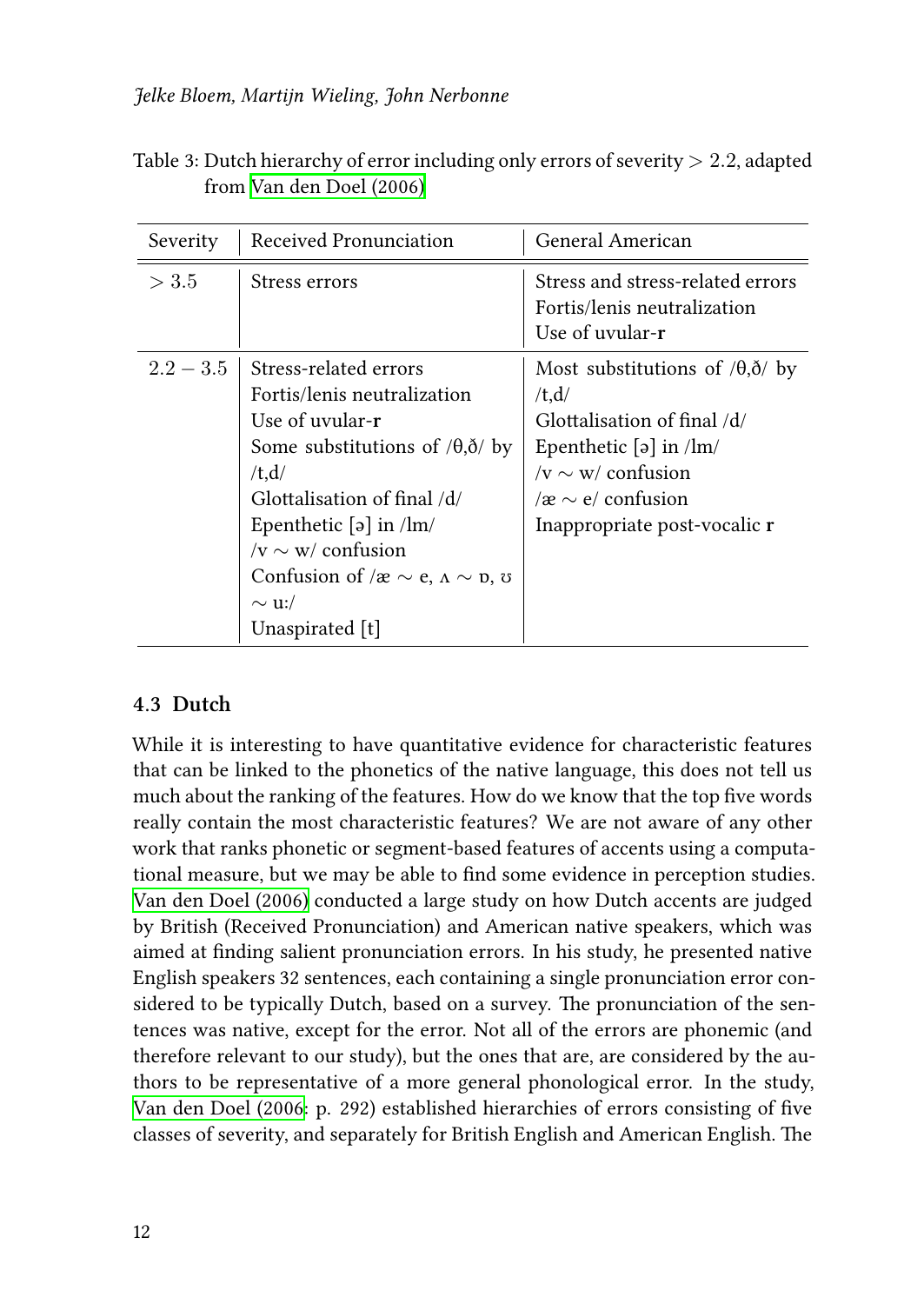| Rank                        | Word     | Score | Characteristic<br>torms                      | <b>Native</b><br>forms                              |
|-----------------------------|----------|-------|----------------------------------------------|-----------------------------------------------------|
|                             | big      | 1.92  | bik $(13/16:1/181)$                          | $\text{brq}(0/16:77/181)$<br>$big'$ (0/16 : 41/181) |
| $\mathcal{D}_{\mathcal{L}}$ | to       | 1.22  | tu (10/16:11/181)<br>tə $(3/16:21/181)$      | rə $(0/16:112/181)$                                 |
| 3                           | slabs    | 1.12  | slæps (5/16: 0/181)<br>slæbs (3/16 : 1/181)  | slæbz $(1/16:66/181)$<br>slæ:bz (0/16:38/181)       |
| 4                           | bags     | 1.08  | bæks $(4/16: 0/181)$<br>bæ:gs (3/16 : 2/181) | $b$ æqz $(1/16:39/181)$<br>bæ:qz(0/16:33/181)       |
| 5                           | of $[1]$ | 1.06  | of $(7/16:7/181)$<br>of (7/16:46/181)        | $\partial v$ (0/16 : 58/181)<br>of (7/16:46/181)    |

<span id="page-12-0"></span>Table 4: Characteristic words of Dutch native speakers

most severe errors according to both groups are stress errors, which are not relevant to our study. We will discuss the most severe phonemic errors mentioned in the study, reproduced in Table 3, and compare them to our most characteristic features of Dutch accents, the top five of which are listed in Table 4.

For the American English data, two phonemic errors were classified in the most severe error class Van den Doel (2006): the use of the uvular trill [ʀ], and 'fortis/lenis neutralization' (similar to dev[oicing, replaci](#page-16-13)ng  $[v]$  with  $[f]$ ,  $[d]$  with [t]). The first error is not observed [in our top five. The to](#page-15-0)pmost word where an [ʀ] might be found is *for* [2] at rank 19. However the Dutch speakers either use [1] or no final consonant at all, and this is similar to what the native speakers do. In fact, in all of the words spoken by the 16 Dutch native speakers in the SAA, no instances of [ʀ] occur. The error may be severe and distinctive, but not representative, and therefore not characteristic. Even in native Dutch, [ʀ] is only used in the south, and throughout the Dutch language area, five main categories of *r* are in use, with further subdivisions possible (Sebregts 2015). This illustrates the fact that the perception experiment of Van den Doel (2006) identifies perceptually salient errors, which do not necessarily have to be characteristic. To be ranked highly by our measure, a feature has to be used by many non-native speakers of the language under consideration. Nevertheless, the second error, fortis/lenis neutralization, does occur. While *of* (rank 5) is more commonly pronounced with a final  $[v]$  by the native English speakers, all Dutch speakers use  $[f]$ . In our ranking, we also observe other forms of devoicing at the end of the words *slabs*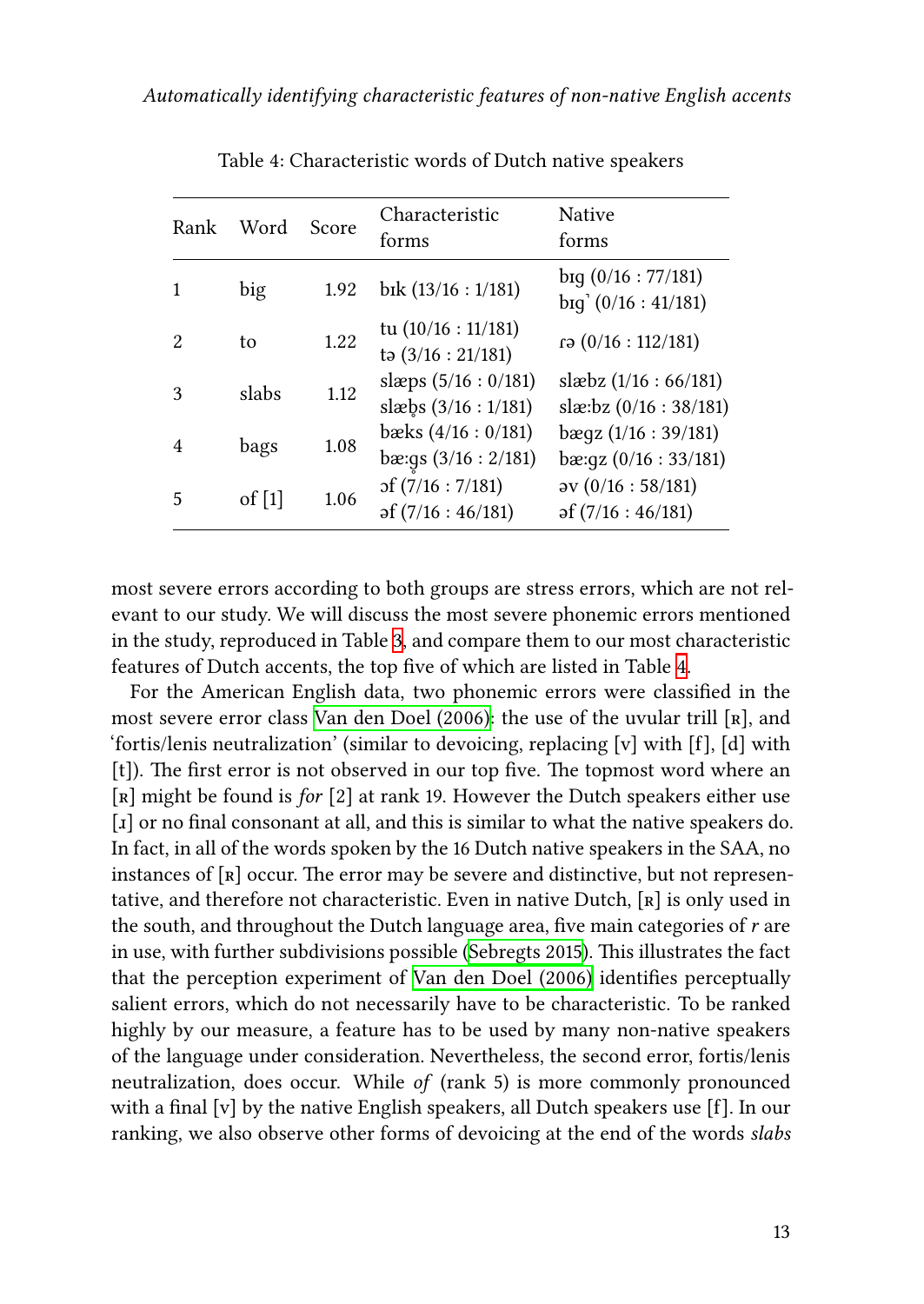(rank 3), *bags* (rank 4) and *big* (rank 1), though *big* is more likely to stem from the fact that most Dutch speakers do not use [ɡ]. These phenomena were not included in the study of Van den Doel (2006) at all, so it is unclear whether the[se](#page-12-0) forms are perceived as severe errors.

Out of the remaining errors listed in the second-most severe class for both British and American English, all but one appear to be relatively uncharacteristic for Dutch non-native speakers of English. /v/-/w/ confusion is listed as severe, and might be expected because the Dutch *w* is usually often pronounced [ʋ]. It almost never occurs in the data. For each word containing a *w*, all but one or two Dutch speakers use [w]. In fact, both instances of *we* in the elicitation paragraph are the two lowest ranked words using our difference scores. Another such confusion, /æ/-/e/ confusion, might be expected in *slabs* (rank 3 in Table 4). This confusion may arise because Dutch does not normally use [æ]. However, no Dutch speakers pronounce *slabs* with an [e], though [a] and [ɛ] are each used by one speaker. The word mainly ranks highly because of devoicing in the final consonant cluster. Another error considered severe, though it can only occur in intermediate stages of learning, is glottalization of final [d]. While Dutch does not have any final glottalizati[on, the hypothesis is](#page-15-0) that because English has glottalization of final [t], Dutch speakers may generalize it. There is only one final [d] in our elicitation paragraph, in *red*, and the phenomenon does not occur there. The word has a score of only -0.05, indicating a very similar distribution of forms as among the native speakers, with the exception of two speakers who did fortis/lenis neutralization. The last uncommon error is the insertion of an epenthetic schwa in [lm] clusters. There are no such consonant clusters in the elicitation paragraph, and there are not many words that end in *lm* in English.

One notable characteristic that Van den Doel (2006) classifies in the secondmost severe category, is the replacement of dental fricative with other sounds (most likely [t] and [d] in Dutch). The highest ranked word with a dental fricative in Dutch accents is *the* [2] at rank 17. The reason is that various different replacements of the [ð] are used by the Dutch speakers. The expected phoneme [d] was used seven times, and four times [d̪] was used, the dental variety which is used in Flemish Dutch. Only two out of these four speakers were actually Flemish, so it may be used as a closer approximation of a dental fricative when learning English. Three more speakers correctly used [ð]. Since there is so much variation, there is no form that is particularly representative of Dutch accents, and the feature is not judged to be characteristic as a result. However, if we rank the Dutch accent features only by distinctiveness, two instances of *the* are ranked second and third. Consequently, this approach may be use to detect errors which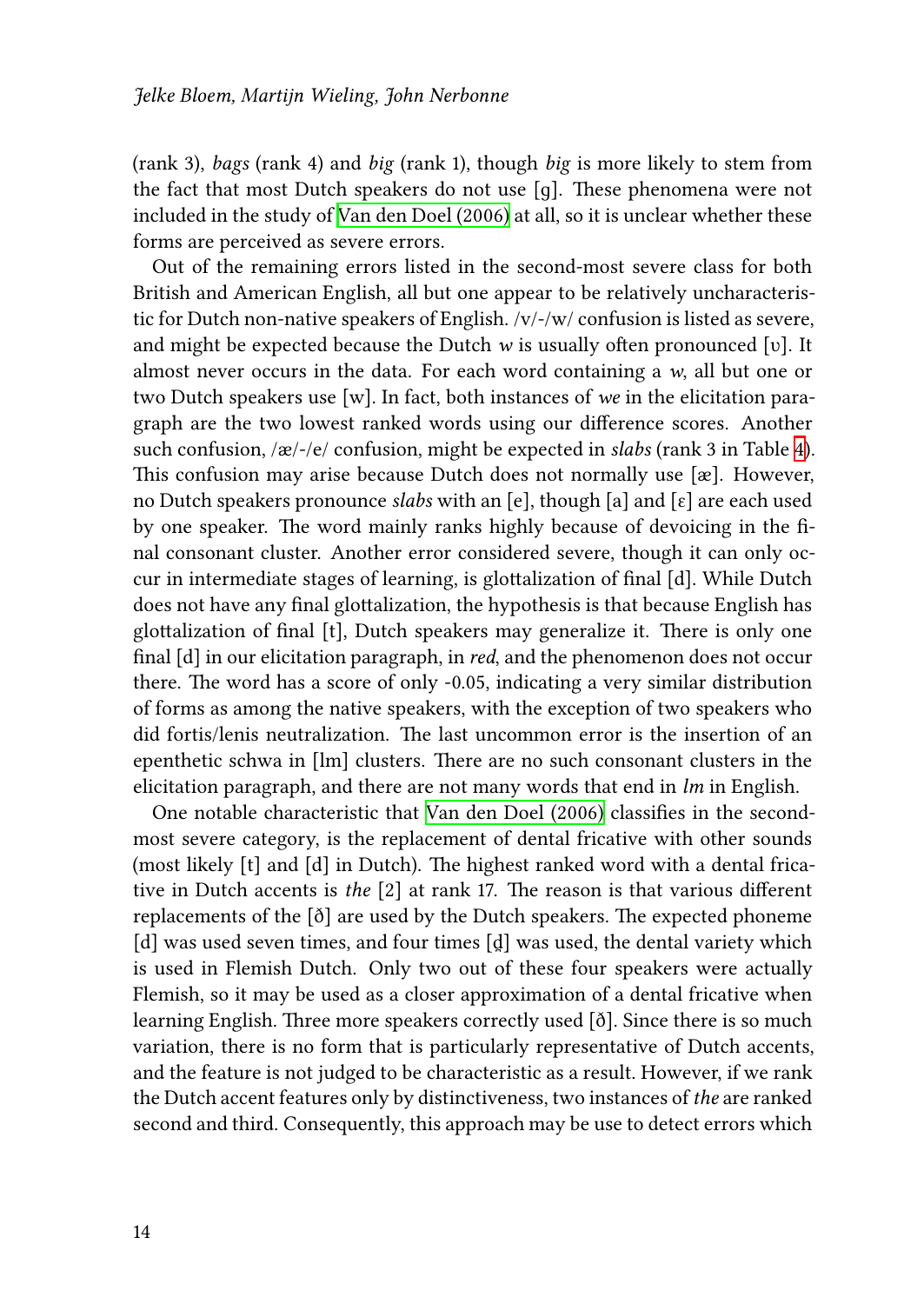show great variability by the non-native speakers.

# **5 Discussion**

In this paper, we have demonstrated the use of dialectometric techniques [to study](#page-16-11) [Engl](#page-16-11)ish accents. We hope to have shown [that methods f](#page-15-7)rom dialectology can be applied to other d[omains of linguistics](#page-15-0) in which there is language variation. We have used a quantitative measure to identify characteristic features of the accents of several languages. By aggregating over the transcriptions of multiple speakers from the Speech Accent Archive, we obtain stronger evidence for these features than one would obtain from the analysis of single transcriptions. We verified the resulting feature rankings by comparing them to three other sources of information relevant to accents: phonologies of the native language (Walker 2001), pronunciation teaching literature (Nádasdy 2006), and an empirical error perception study (Van den Doel 2006). From the phonology and pronunciation literature, we learned that most of the characteristic features that we found are indeed a direct effect of interference from the native language, as opposed to some intermediate stage of learning. Furthermore, our method provides quantitative evidence for these observations, something we were not able to find in other work. It also yields a ranking of the words that phonological features occur in, providing more detail than was previously possible.

In the comparison to the perception study, we observed that our measure of characteristic fea[tures only somewhat](#page-15-0) overlaps with the perceived severity of speech errors. In particular, uncommon differences may be severe, but not characteristic due to their rarity. Difficult phonemes that are substituted in various ways by different speakers of an accent, are not deemed characteristic by our method. To identify these errors, the distinctiveness measure can be used.

The identification of characteristic features of accents can provide an additional source of information for teachers of English, since the measure favours features that are widespread, as opposed to some of the more stereotypical errors described by Van den Doel (2006). They also differ from these stereotypical errors, indicating that our method may find errors that are not typically considered by teachers. By obtaining these characteristics in an empirical, objective and reproducible way, existing insights on L1-specific pronunciation errors can be validated against a dataset of transcriptions Our method can also identify characteristic features of non-native speakers in other languages, as long as transcriptions of the SAA elicitation paragraph are available. This information can be applied in teaching L2 learners of English. Potentially difficult sounds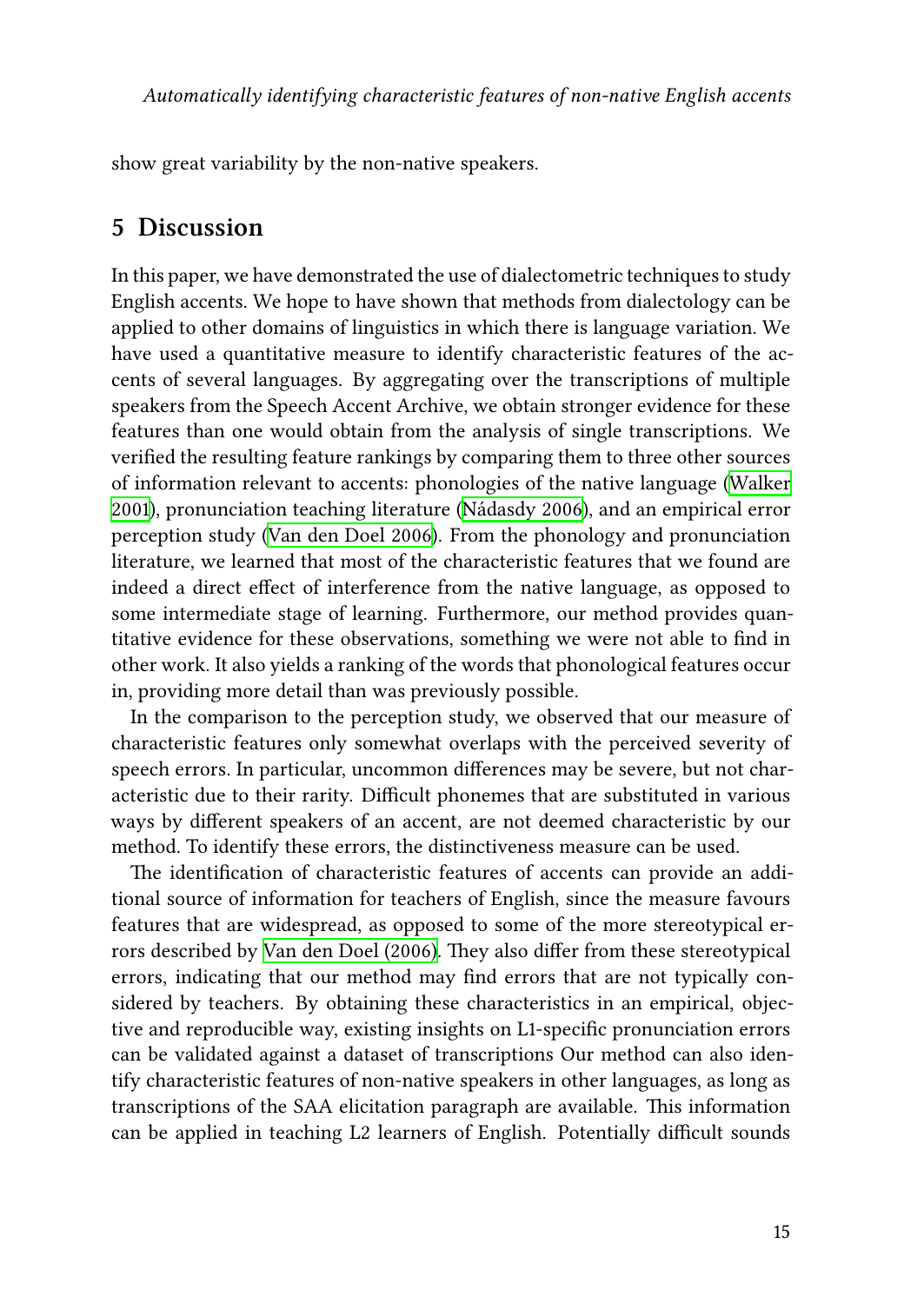or sound combinations can be identified and addressed based on the learner's native language.

One limitation of the method is that we still require a manual step to find phonological features in the transcribed forms of the words. In future work, perhaps this method can be combined with identifying characteristic sound correspondences (Wieling & Nerbonne 2011). An obvious continuation of this line of work is to apply this method to English accents of other languages. Finally, we suggest that dialectometric methods could be applied to the study of accents more often, since the two fields have many common characteristics.

# <span id="page-15-4"></span><span id="page-15-1"></span>**Acknowledgements**

We would like to thank Anna Mészáros for suggestions regarding the Hungarian data, and the anonymous reviewers for their helpful comments.

# <span id="page-15-3"></span><span id="page-15-0"></span>**References**

- Abercrombie, David. 1956. *Problems and principles: studies in the teaching of English as a second language*. Longmans, Green.
- <span id="page-15-2"></span>Angkititrakul, Pongtep & John HL Hansen. 2006. Advances in phone-based modeling for automatic accent classification. *Audio, Speech, and Language Processing, IEEE Transactions on* 14(2). 634–646.
- <span id="page-15-7"></span><span id="page-15-5"></span>Van den Doel, Rias. 2006. *An evaluation of native-speaker judgements of foreignaccented British and American English*. LOT.
- Gao, Lili. 2005. Pronunciation difficulties analysis: a case study using native language linguistic background to understand a Chinese English learner's pronunciation problems. *Celea Journal* 28(2). 76–84.
- <span id="page-15-6"></span>Gynan, Shaw Nicholas. 1985. Comprehension, irritation and error hierarchies. *Hispania*. 160–165.
- Labov, William, Sharon Ash & Charles Boberg. 2006. Atlas of North American English: Phonology and phonetics. *Berlin: Mouton de Gruyter*.
- Nádasdy, Ádám. 2006. *Background to English pronunciation*. Budapest: Nemzeti Tankönyvkiadó.
- Nerbonne, John. 2009. Data-driven dialectology. *Language and Linguistics Compass* 3(1). 175–198.
- Nerbonne, John, Rinke Colen, Charlotte Gooskens, Peter Kleiweg & Therese Leinonen. 2011. Gabmap-a web application for dialectology. *Dialectologia: revista electrònica*. 65–89.